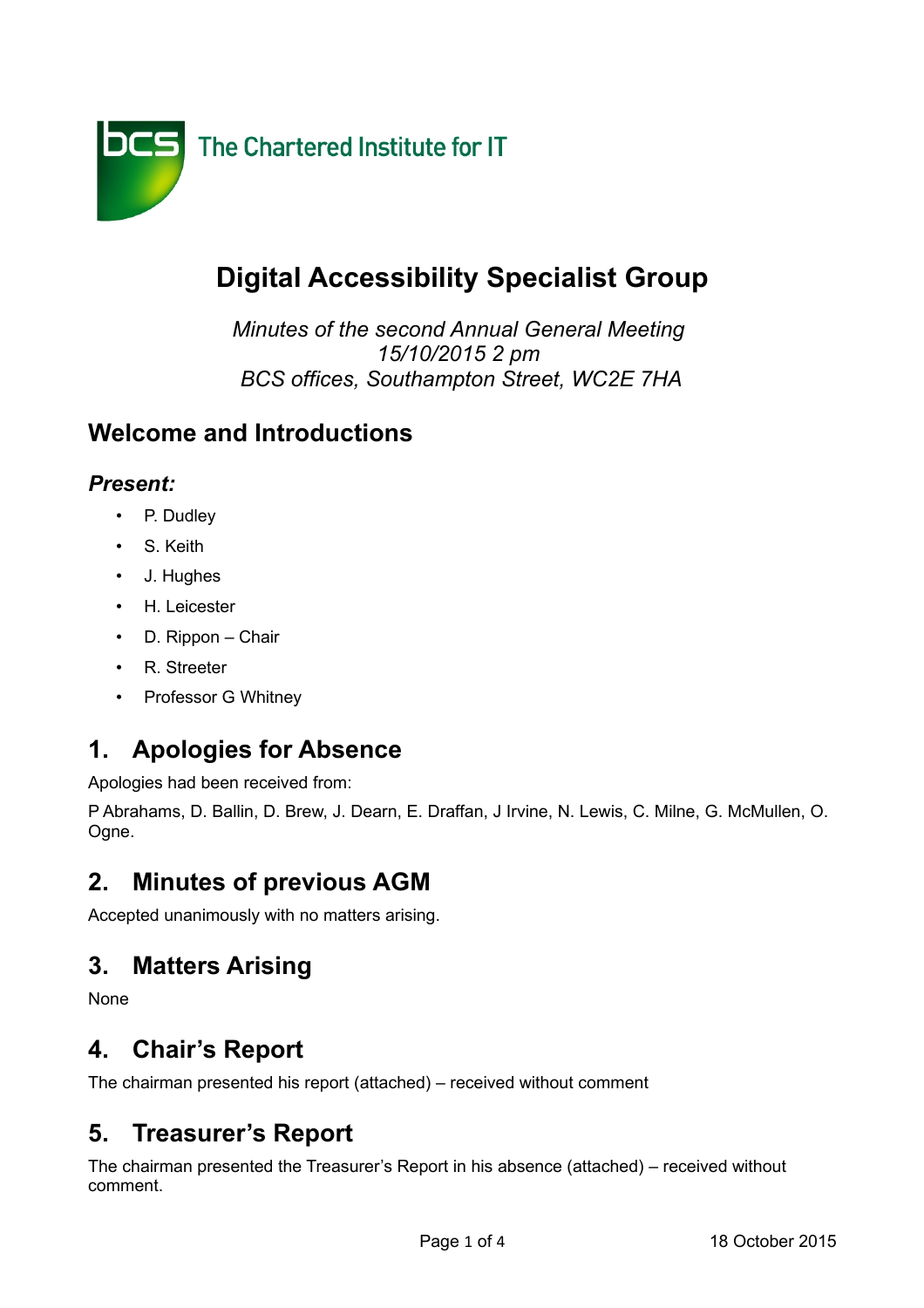

### **6. Election of Chair, Treasurer and Committee Members**

- D Rippon was re-elected unopposed as chair.
- N Lewis was re-elected unopposed as Treasurer
- P Abrahams was re-elected unopposed as Secretary

# **7. Any Other Business**

There being no other business, the meeting closed at 2.10.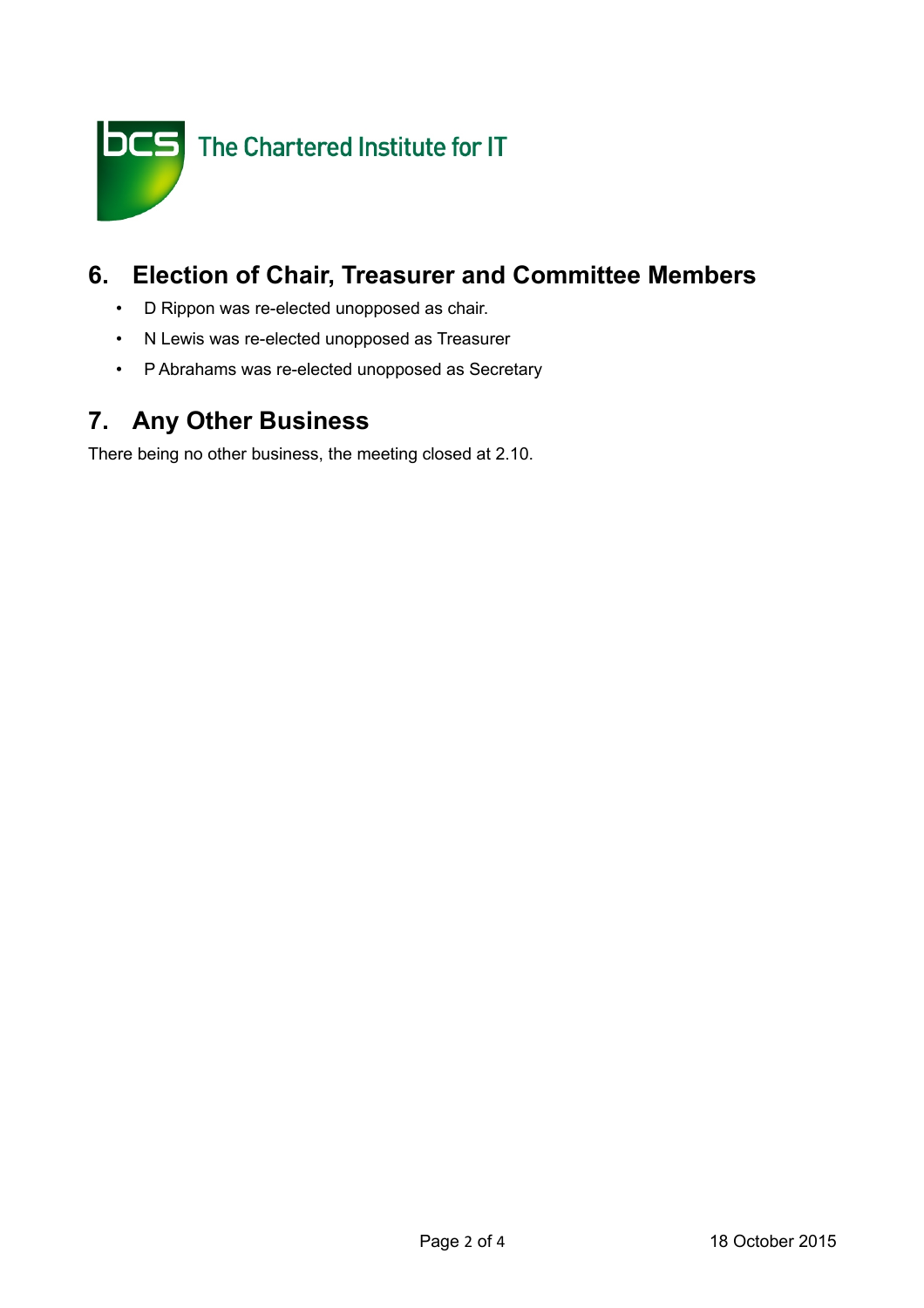

## **Chair's Report for 2014/2015**

#### *Introduction*

During the 2014/15 BCS financial year DASG has met four times:

- 2<sup>nd</sup> September 2014 (8 attendees)
- 7<sup>th</sup> January 2015 (7 attendees)
- $\cdot$  15<sup>th</sup> April 2014 (7 attendees)
- $\cdot$  16<sup>th</sup> July 2015 (13 attendees)

The current membership of DASG stands at 49.

#### *Activities*

The early part of the year was dominated by a debate on whether DASG should be outward or inward facing. Strong opinions from BCS staff and other BCS Member Organisations suggested that the views of DASG members on how they could assist the BCS to be more digitally accessible were unwelcome. Instead DASG should be focussed externally on the societal aspects of accessibility.

An article on Digital Accessibility was published in the March 2015 edition of ITNow.

A conference on the progress towards Digital Accessibility amongst professional bodies was arranged and subsequently held in September 2015 (the 2015/2016 financial year).

Initial planning is underway for a conference on Digital Accessibility in the HE/FE sector in Spring 2016.

Peter Abrahams, the Secretary of DASG, has taken up a place on the Best Practice Committee.

The Membership Committee was contacted to discuss the relevance of an 'Accessibility Champion'. The membership Committee did not feel that this should be a priority and declined the suggestion.

A position statement on the unconscious bias faced by individuals with disabilities was prepared and has been published on the BCS web site:

[http://policy.bcs.org/position\\_statements/unconscious-bias-concerning-people-disabilities](http://policy.bcs.org/position_statements/unconscious-bias-concerning-people-disabilities)

DASG authored the response to the Government consultation on the proposed changes to the Disabled Students' Allowance which was submitted by the BCS.

DASG, in co-operation with Interact, authored the response to BSi draft standard ENISO 9241-112 – 'Ergonomics of human-system interaction Part 112: Principles and general guidance for the presentation of information' which was submitted by the BCS.

A LinkedIn group has been established for IT professionals with special needs to share experiences:

<https://www.linkedin.com/grp/home?gid=8250534>